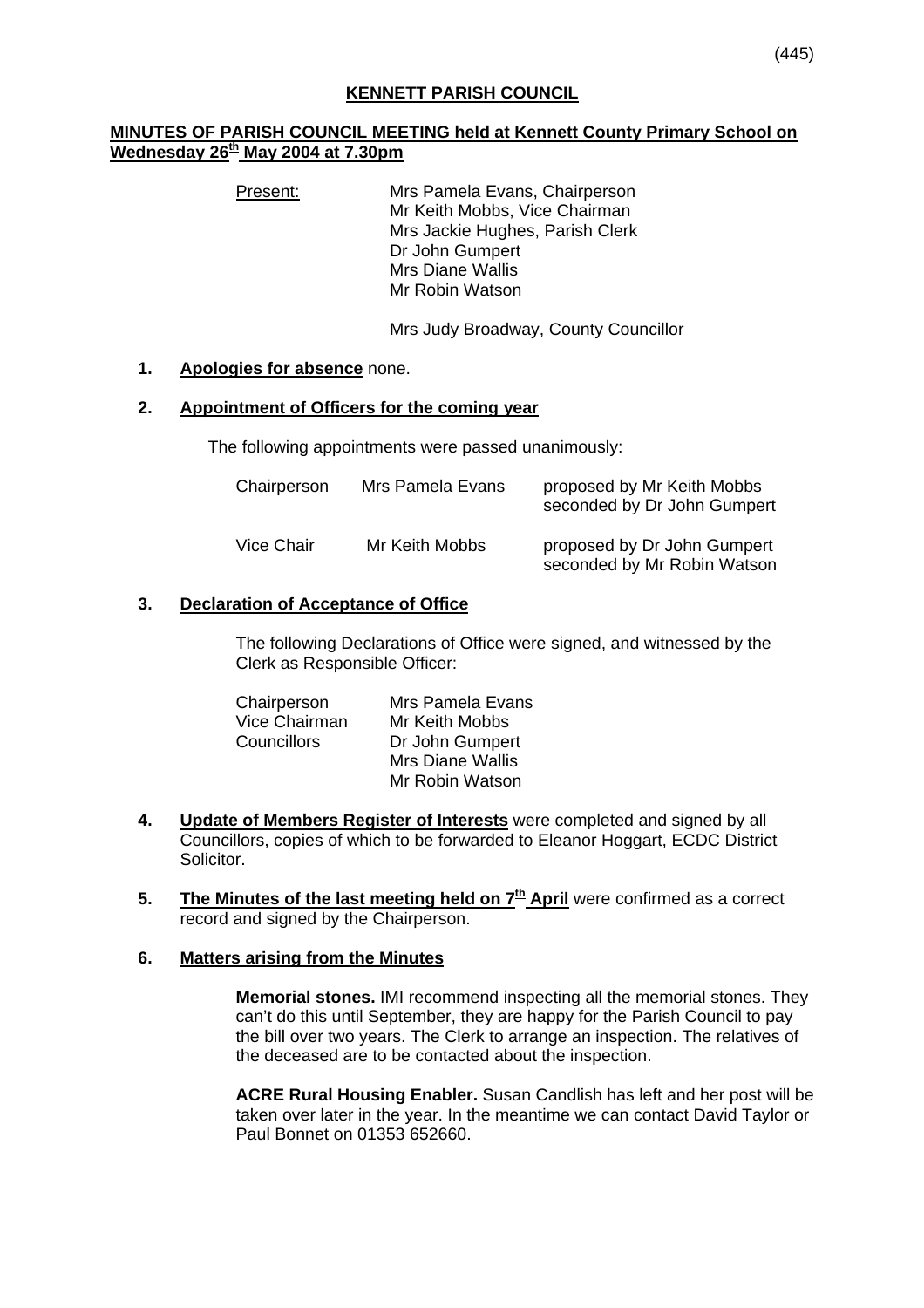**Street lighting.** We have received a quotation from CCC for a column outside 102 Station Road as opposed to opposite 100/102 for £3327.87 and a column on the opposite corner of Station Road and Church Lane for £3293.85. The clerk is to get a correct quotation for the corner of Station Road and Church Lane and then to proceed with work.

**Village tidiness.** The village sign is broken, Pam Evans to contact Ernie Warren to repair it.

The Clerk is to write to Mr Tilbrook at La Hogue Farm regarding the fallen tree near Dane Hill Farm.

**7. Police and Community** There was a theft from a vehicle in Dane Hill Road during April.

## **8. Accounts for payment**

|                               | The following accounts were passed for payment:<br>Powergen - April supply<br>Allianz Cornhill Insurance for coming year<br>CALC - subscription<br>Jackie Hughes - 6 months to 31/03/04 | 23.91<br>492.52<br>73.81<br>385.34 |
|-------------------------------|-----------------------------------------------------------------------------------------------------------------------------------------------------------------------------------------|------------------------------------|
|                               | Confirmation of petty cash payments made:                                                                                                                                               |                                    |
|                               | Postage stamps                                                                                                                                                                          | 3.56                               |
|                               | Transfer of £1000.00 from Deposit to Current was approved.                                                                                                                              |                                    |
|                               | The Annual Return was signed by Mrs Evans.                                                                                                                                              |                                    |
| 9.<br><b>Planning matters</b> |                                                                                                                                                                                         |                                    |
| E/443/85/F                    | Trees subject to planning conditions at<br>10f Dane Hill Farm Dane Hill Road Kennett.                                                                                                   | Approved                           |
| 02/00535/OUT                  | Proposed new dwelling<br>Kennett End Cottage, Newmarket Road, Kennett.                                                                                                                  | No objections                      |
| 10.<br>Correspondence         |                                                                                                                                                                                         |                                    |
| <b>Alison Stringer</b>        | Email re car boots                                                                                                                                                                      | Replied                            |
| Cambs ACRE                    | Harvest magazine                                                                                                                                                                        | Noted                              |
| <b>CALC</b>                   | Meetings & workshop                                                                                                                                                                     | <b>Noted</b>                       |
| Cambs CC                      | Surface dressing 2004/5                                                                                                                                                                 | Noted                              |
| Cambs CC                      | <b>School Governors appointed Parish Councillors</b>                                                                                                                                    | <b>Noted</b>                       |
| Cambs CC                      | Survey of Highways & Engineering Questionnaire                                                                                                                                          | Completed                          |
| Cambs CC                      | <b>Rights of Way Questionnaire</b>                                                                                                                                                      | <b>Noted</b>                       |
| Cambs CC                      | <b>Older People Community Groups Questionnaire</b>                                                                                                                                      |                                    |
| Cambs CC                      | <b>European Parliamentary Election</b>                                                                                                                                                  | Noted                              |